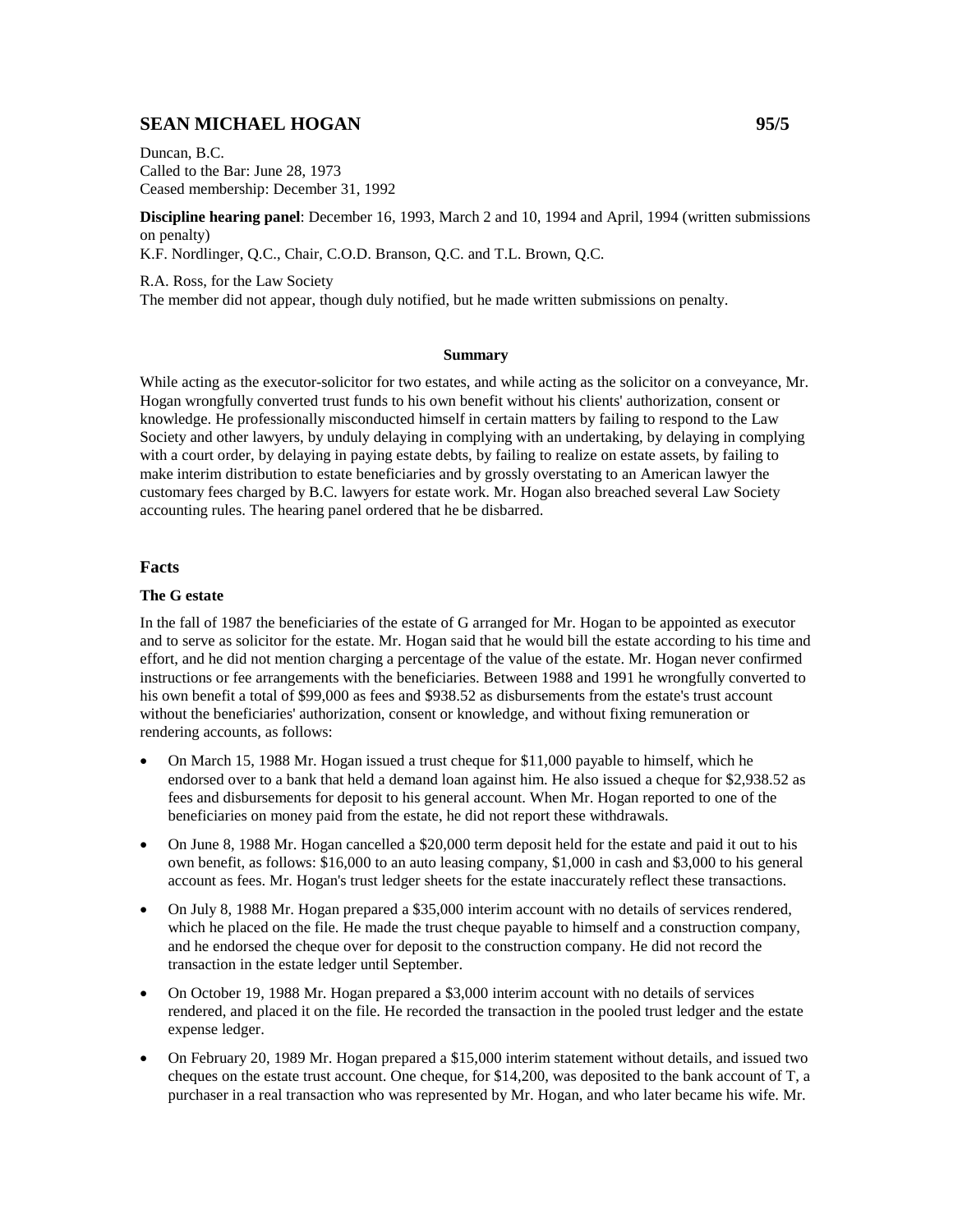Hogan deposited the other cheque for \$800 to the Land Title Office. The statement of adjustments on T's real estate transaction reflects that Mr. Hogan made a contribution of \$25,000 toward the purchase.

- On June 14, 1989 Mr. Hogan prepared a \$3,000 interim account without details of services rendered, and withdrew the funds from trust.
- On January 22, 1991 Mr. Hogan withdrew \$10,000 from the estate trust account through two trust cheques. The first was a \$5,000 cheque payable to himself, and endorsed over to an insurance company as a contribution to his RRSP. The second was a \$5,000 cheque deposited to his general account. Mr. Hogan did not prepare interim accounts, though he did record the withdrawals on the estate trust ledger.

Mr. Hogan delayed in paying a tax reassessment for G estate, which resulted in the estate owing interest arrears to Revenue Canada. His delay in cashing Canada Savings Bonds as they matured resulted in lost interest to the estate.

Despite the fact that there was a large amount of money in trust for the estate, Mr. Hogan failed to make an interim distribution, other than property transfers and a yearly payment to help the beneficiaries off-set their increased tax liability. In May, 1988 Mr. Hogan offered to make an interim distribution of \$120,000 to each beneficiary, provided the beneficiaries sign releases of all claims against him. On independent legal advice, the beneficiaries refused to sign.

In October, 1988 Mr. Hogan wrote to the beneficiaries and enclosed his interim accounts, one of which inaccurately reflected a June withdrawal of \$3,000, rather than \$20,000. One of the beneficiaries thought that the interim accounts reflected money reserved in trust for fees still to be calculated.

In meeting with that beneficiary in 1989, Mr. Hogan told her that he had taken fees, but he did not say how he had calculated them or how much he had taken, and he refused to discuss the issue further. He later wrote to her in February, 1990 to state that he had issued interim accounts totalling \$74,958.52.

The beneficiary retained another lawyer to look into the administration of the estate. In April, 1991 Mr. Hogan provided to this lawyer interim accounts to February, 1991.

Both the 1988 and 1991 interim executor accounts provided by Mr. Hogan were inaccurate, as determined in a Law Society audit. The February, 1991 accounts reflected an incorrect balance of assets available for distribution, and amalgamated funds in trust, U.S. assets and unliquidated assets. Mr. Hogan did not reflect his stewardship of cash realized, misstated unliquidated assets and failed to disclose asset transfers to the beneficiaries.

In March, 1990 Mr. Hogan sent to a Washington State lawyer who was dealing with the U.S. assets of G estate a declaration that it was customary in B.C. for executor-solicitor fees to be 10% of the gross value of the estate. This was grossly overstated, as would be known to any reasonable lawyer.

In June, 1993 one of the beneficiaries replaced Mr. Hogan as executor. In October the court accepted a registrar's recommendation and ordered that Mr. Hogan repay the estate \$34,400 in solicitor's fees and \$64,700 in executor/trustee fees, and that he have no further claim for solicitor's fees since he had witnessed the will, and the charging clause was void.

## **The L estate**

Mr. Hogan began serving as executor and solicitor for the estate of L in June, 1986. In August Mr. Hogan rendered to himself as executor an account of \$2,158.42 for his legal fees and disbursements, and he withdrew this amount from the estate's trust funds. In July 1988 Mr. Hogan wrongfully converted \$3,000 of estate funds to his own benefit, without rendering a bill or fixing remuneration and without the authorization, consent or knowledge of the beneficiaries. He rendered an executor's interim account for \$3,000 and recorded the withdrawal in the estate trust ledgers in August.

In early 1989 a solicitor acting for the mother of the infant beneficiaries of the estate wrote to Mr. Hogan to ask for a full accounting. Receiving no response to his letter or follow-up telephone call, the solicitor applied for an accounting. The accounts that Mr. Hogan submitted were inaccurate, as determined by a Law Society auditor. Mr. Hogan had not reconciled trust ledger sheets and schedules to the accounts. Further, the accounts did not accurately record estate transactions such as the transfer of one car and the sale of another.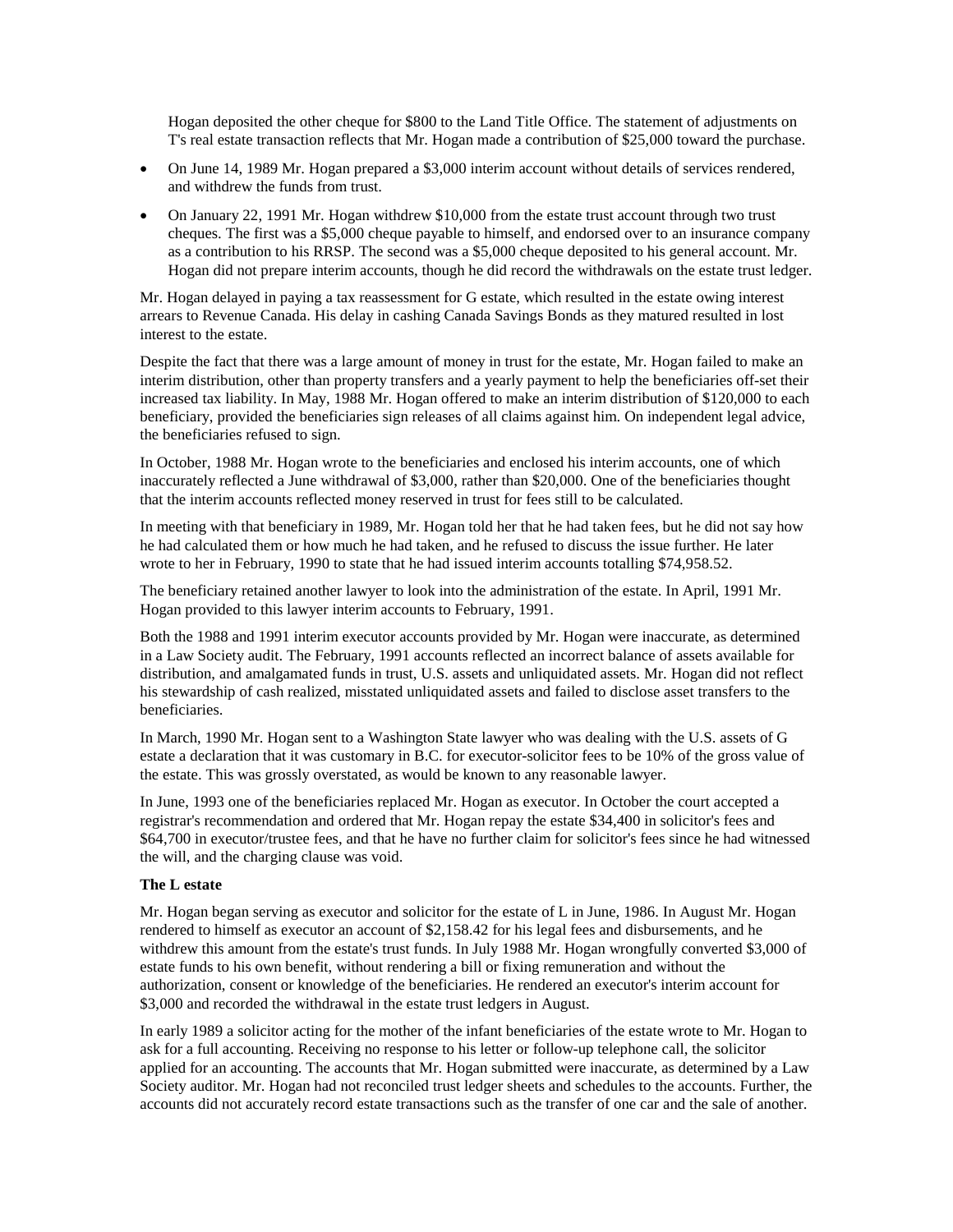They did not record interest income earned by the estate or ascribe values to the assets at the date of death, and some are ignored completely on the reconciliation schedule.

The solicitor for the infant beneficiaries wrote to Mr. Hogan in August, 1989, and again in September and October to obtain more material and to arrange an appointment to review the accounts. Mr. Hogan provided the requested documents in October. A registrar's hearing began in December, 1989, but was adjourned and did not conclude until October, 1990. The registrar passed Mr. Hogan's amended executor's accounts submitted in 1989 and 1990 and fixed remuneration.

The amended executor's accounts were inaccurate, as determined by a Law Society auditor. In particular, Mr. Hogan did not reconcile the trust ledger sheets (which contained errors) and the schedules to the accounts. He did not record estate assets and transactions accurately, and misstated interested earned on the estate.

The registrar ordered Mr. Hogan to reimburse the estate the \$3,000 that he had withdrawn from trust as executor's interim accounts without first passing accounts or fixing remuneration. Mr. Hogan wrote a cheque to the estate's trust account in July, 1990, but did not deposit it until September. The solicitor for the beneficiaries wrote to Mr. Hogan in July and September demanding that interest be paid to the estate, which Mr. Hogan did in October.

The registrar also ordered that Mr. Hogan have jewellery in the estate appraised and put up for sale. In April 1991 one of the beneficiaries wrote to enquire about this matter, and Mr. Hogan responded in October to say that he had not completed the liquidation.

The mother of the infant beneficiaries successfully applied to replace Mr. Hogan as executor and trustee in October, 1991. Her solicitor wrote in October and December to tell Mr. Hogan to turn over all the estate assets under the court order, but Mr. Hogan delayed in complying with the court order until December.

## **The K conveyance**

On May 1, 1991, while representing the vendor K in a conveyancing transaction, Mr. Hogan received from the purchaser's solicitor \$17,885, as the proceeds of sale, on Mr. Hogan's undertaking to discharge the mortgage on title. On May 10, 1991 Mr. Hogan wrongfully converted to his own benefit \$2,500 from funds held in trust for K, without having fixed remuneration or rendered an account, and without his client's authorization, consent or knowledge. Mr. Hogan deposited this money to his own bank account. Without this transfer, Mr. Hogan would not have had enough money to pay for office equipment he had purchased. Mr. Hogan did not record this transfer in the K trust account ledger until May 24, and when he prepared an account of \$2,995.37 for fees and disbursements, he did not refer to having withdrawn \$2,500 on May 10. Mr. Hogan did not pay out the mortgage, as required by his undertaking, until September 19, 1991. Between May and September, the purchaser's solicitor wrote and telephoned Mr. Hogan to enquire about the discharge and satisfaction of the undertaking. Mr. Hogan failed to respond until September 19.

# **The C conveyance**

While acting for the vendor in a real estate transaction in late 1987, Mr. Hogan paid Revenue Canada \$3,255, but failed to subtract that amount from the ledger's trust account balance. As a result, his payment of the sale proceeds to the vendor resulted in a \$3,255 overpayment to the vendor, and a deficiency in Mr. Hogan's trust account. Mr. Hogan took steps to recover the money from the vendor, but he failed to advise the Law Society of the trust deficiency until August, 1988 and to eliminate the trust shortage by depositing funds to his trust account until September 1, 1988, contrary to Rule 861.

\* \* \*

During the Law Society investigation in 1992, Mr. Hogan failed to respond to correspondence from the Society concerning an audit of his practice. Mr. Hogan ceased membership at the end of 1992; he was cited in February, 1993.

# **Decision**

Mr. Hogan wrongfully converted trust funds, professionally misconducted himself and breached Law Society accounting rules, specifically Rules 861, 835, 836(2), 842 and 860.